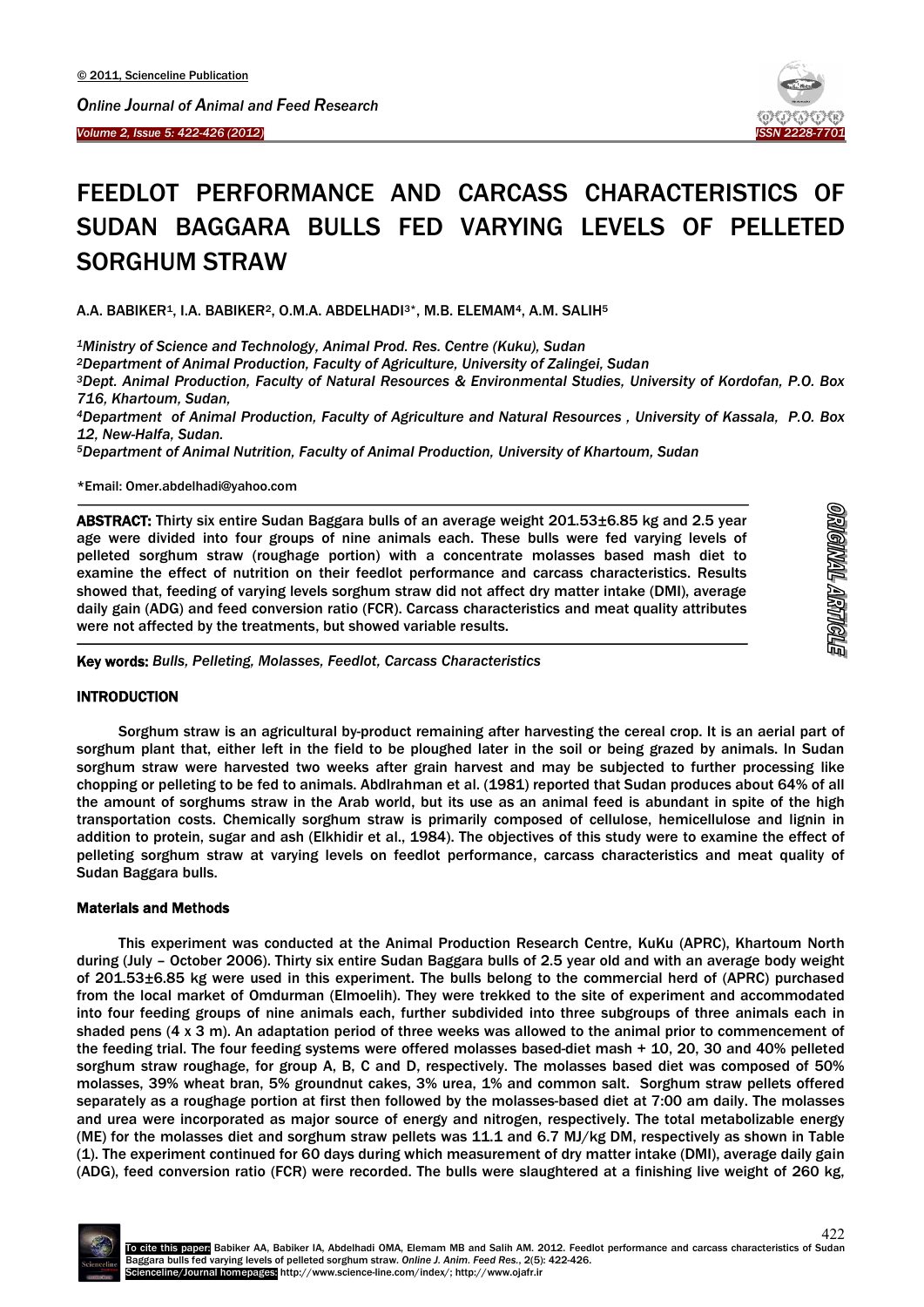while the carcass cuts was performed following the MLC (1974) method for beef carcass. Chemical composition of the meat was done as described by AOAC (1975) method. Meat quality attributes, water holding capacity (WHC), cooking loss determination, objective measurement of tenderness and sensory evaluation were performed and calculated.

# Statistical analysis

Data was statistically analyzed by Stat soft, Inc (1995) for windows (computer program manual). Least squares means were calculated and significance was declared at (P<0.05).

| Table 1 - Chemical composition of the experimental diet |                                     |                                        |
|---------------------------------------------------------|-------------------------------------|----------------------------------------|
| Component (%)                                           | <b>Molasses concentrate</b><br>Mash | <b>Sorghum straw</b><br><b>Pellets</b> |
| Dry matter (DM)                                         | 88.4                                | 95.6                                   |
| Ash                                                     | 6.2                                 | 7.88                                   |
| Crude protein (CP)                                      | 19.6                                | 5.81                                   |
| Ether extract (EE)                                      | 2.12                                | 2.15                                   |
| Nitrogen free extract (NFE)                             | 56.2                                | 40.8                                   |
| Metabolizable energy (MJ/kgDM)                          | 11.1                                | 6.7                                    |

## RESULTS

The experimental diets indicated no differences in feedlot performance of Sudan Baggara bulls in average daily gain (ADG), total live weight gain, dry matter intake (DMI) and the feed conversion ratio (FCR) as shown in Table (2).

Results of the carcass yield and whole sale cuts of the slaughtered bulls were not affected by the dietary treatments as shown in Table (3). Similar results obtained from non-carcass components of the slaughtered bulls, although group A showed high mean values in all parameters investigated compared to other groups and the differences was not statistically significant (P>0.05, Table 4).

Carcass yield and characteristics of Sudan Baggara bulls are shown in Table (5). High slaughter weight observed in group D, while group A showed high values of empty body weight, hot and cold carcass weight as well as dressing percentage and shrinkage percent. No significant differences were found among the experimental groups.

| <b>Parameters</b>     |                 |                 | Means $\pm$ SD  |                 |  |
|-----------------------|-----------------|-----------------|-----------------|-----------------|--|
| (kg)                  | А               | в               | С               | D               |  |
| No. of animals        | 9               | 9               | 9               | 9               |  |
| Period (days)         | 60              | 60              | 60              | 60              |  |
| Initial live wt (kg)  | $201 + 5.65$    | $199 + 5.46$    | $202+9.05$      | $202+7.12$      |  |
| Final wt (kg)         | $259 + 167$     | $266 \pm 2.50$  | 259±3.63        | $262 \pm 2.50$  |  |
| $ADG$ ( $kg$ )        | $0.96 + 0.13$   | $1.02 + 0.17$   | $0.84 + 0.16$   | $0.91 + 0.14$   |  |
| Total gain (kg)       | $56.7{\pm}5.00$ | $61.1 + 4.86$   | $55.6 + 8.46$   | $59.5 \pm 0.08$ |  |
| Total DMI kg/head/day | 658±66.3        | $654.5 \pm 7.2$ | 55.6±8.46       | $59.4 \pm 8.08$ |  |
| DMI kg/head/day       | $9.97 \pm 1.63$ | $9.75 + 1.62$   | $9.74 \pm 1.75$ | $9.70 \pm 0.90$ |  |
| FCR kg/feed/kg gain   | $10.4 + 0.92$   | $9.6 \pm 0.75$  | $11.7 + 2.06$   | $10.6 + 1.65$   |  |

Table 3 - Carcass yield of the whole sale cuts of the slaughtered bulls (percent of cold side weight)

| <b>Parameters</b>  | <b>Means</b> ±SD |                |                |                |  |
|--------------------|------------------|----------------|----------------|----------------|--|
| (kg)               | А                | в              | С              | D              |  |
| <b>Skin</b>        | $2.13 + 0.1$     | $2.08 + 0.2$   | $2.10 + 0.1$   | $2.15 \pm 0.2$ |  |
| <b>Neck</b>        | $3.68 + 0.4$     | $3.65 \pm 0.6$ | $3.49 \pm 0.6$ | $3.25 \pm 0.3$ |  |
| <b>Chuck</b>       | $6.84 \pm 1.0$   | $7.09 + 1.0$   | $7.30 + 0.4$   | $7.08 \pm 0.7$ |  |
| Clod               | $4.18 + 0.6$     | $4.01 \pm 0.4$ | $4.13 \pm 0.5$ | $7.08 \pm 0.7$ |  |
| Ext. roasting ribs | $4.09 \pm 0.6$   | $4.18 + 0.6$   | $4.61 \pm 0.6$ | $4.37 \pm 0.7$ |  |
| Thick ribs         | $3.54 \pm 0.6$   | $3.62 \pm 0.5$ | $3.42 \pm 0.5$ | $4.56 \pm 0.5$ |  |
| Thin ribs          | $2.06 \pm 0.3$   | $1.93 \pm 0.3$ | $1.99 + 0.2$   | $2.01 \pm 0.2$ |  |
| <b>Brisket</b>     | $5.41 + 0.5$     | $5.35 \pm 0.6$ | $5.63 \pm 0.6$ | $5.54 \pm 0.3$ |  |
| Thin flank         | $3.95 \pm 0.4$   | $4.25 \pm 0.2$ | $3.88 + 0.1$   | $39.3{\pm}0.4$ |  |
| <b>Thick flank</b> | $3.95 \pm 0.4$   | $4.25 \pm 0.2$ | $3.88 \pm 0.3$ | $2.97 \pm 0.3$ |  |
| <b>Sirloin</b>     | $4.13 \pm 0.5$   | $3.98 + 0.4$   | $4.22 \pm 0.3$ | $4.14 \pm 0.4$ |  |
| Tope & silver side | $11.2 + 0.4$     | $11.1 + 0.7$   | $11.2 + 0.4$   | $11.7 \pm 0.5$ |  |

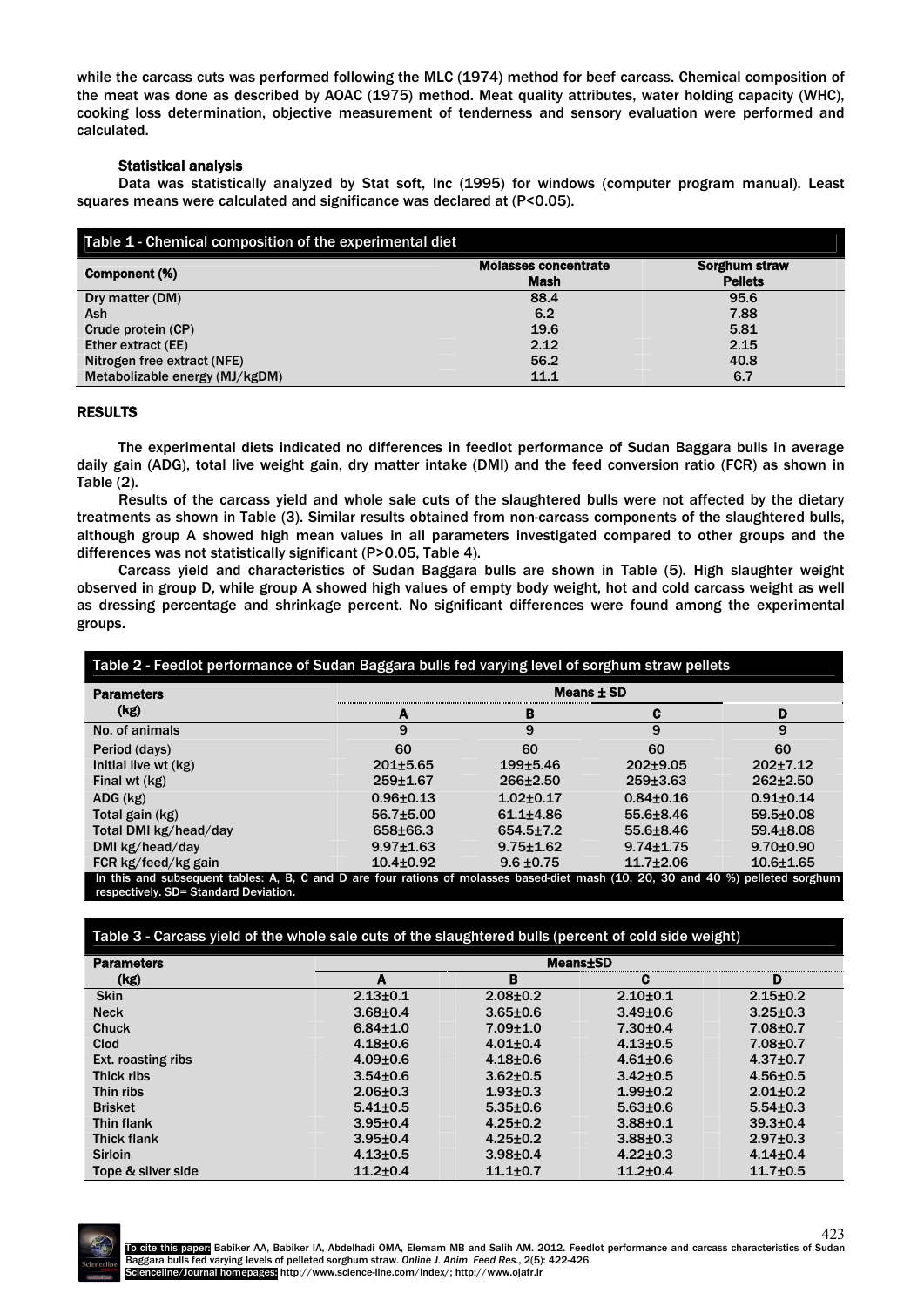## Table 4 - Non carcass components of the slaughtered bulls fed varying sorghum straw levels (percent of empty body weight EBW)

| --<br><b>Parameters</b> | Means $\pm$ SD |                |                |                |
|-------------------------|----------------|----------------|----------------|----------------|
| (kg)                    | А              | в              | С              | D              |
| Hide wt                 | $20.5 + 1.9$   | $20.4 \pm 2.3$ | $20.3 + 1.4$   | $19.3 + 2.6$   |
| Head wt                 | $15.7 + 0.6$   | $15.8 + 0.3$   | $15.1 + 0.6$   | $15.6 + 1.2$   |
| Four feet wt            | $5.99 + 0.5$   | $5.85 \pm 0.3$ | $5.97 \pm 0.4$ | $6.08 \pm 0.5$ |
| Stomach wt (full)       | $29.7 \pm 3.7$ | $30.2 + 5.6$   | $31.8 + 3.8$   | $33.7 + 6.1$   |
| Stomach wt (empty)      | $7.71 + 1.2$   | $7.63 \pm 0.7$ | $7.51 \pm 0.9$ | $7.17 \pm 0.9$ |
| Intestine wt            | $15.4 + 1.9$   | $14.2 + 1.7$   | $15.6 + 2.3$   | $15.2 + 2.6$   |
| Mesenteric fat          | $1.16 + 0.3$   | $0.92 \pm 0.2$ | $0.23 + 2.2$   | $0.22 \pm 2.3$ |
| Omental fat             | $3.19 + 0.8$   | $3.03 \pm 0.4$ | $2.22 \pm 0.6$ | $2.32 \pm 0.5$ |
| Kidney fat              | $2.37 + 0.7$   | $2.44 \pm 0.5$ | $2.22 \pm 0.5$ | $2.30 \pm 0.5$ |
| Kidney wt               | $0.66 + 1.6$   | $0.67 + 0.1$   | $0.64 + 0.1$   | $0.68 + 0.1$   |
| Liver wt                | $4.38 + 0.6$   | $4.20 \pm 0.6$ | $3.97 \pm 0.4$ | $4.11 \pm 0.4$ |
| <b>Heart wt</b>         | $0.92 + 0.1$   | $0.86 + 0.1$   | $0.84 + 0.1$   | $0.91 \pm 0.1$ |

# Table 5 - Carcass yield and characteristics of Sudan Baggara bulls

| Item                      |                  |                 | Mean $\pm$ SD  |                  |
|---------------------------|------------------|-----------------|----------------|------------------|
|                           | А                | в               |                | D                |
| Slaughter wt (kg)         | $259.4 \pm 1.67$ | $206 + 2.5$     | $257.8 + 3.63$ | $261.7 + 2.5$    |
| Empty body wt (kg)        | 230.1            | 231             | 225.9          | 227.8            |
| Hot carcass wt (kg)       | $138.9 + 5.26$   | $136.9 + 6.34$  | $135.3 + 3.69$ | $136.8 \pm 3.11$ |
| Cold carcass wt (kg)      | $134.7 \pm 5.1$  | $133.3 \pm 6.6$ | $132+3.9$      | $133.7 \pm 3.3$  |
| Hot carcass dressing (%)  | 53               | 52              | 52             | 52               |
| Cold carcass dressing (%) | 51               | 51              | 51             | 51               |
| Shrinkage %               | $3.32 \pm 0.5$   | $2.96 + 0.4$    | $2.66 + 0.6$   | $2.6 + 0.9$      |

Bulls in group B appeared to contain more fat (6.93) than others but no difference were observed (P>0.05). The percentage of meat, bone and connective tissue did not affected by the treatment and appeared to be similar (Table (6). The study found high values of water holding capacity (WHC) in group C and lower in group D which received high amount of sorghum straw. However, cooking loss was higher in group C and D. No significant differences were observed between groups (P>0.05, Table 7). Juiciness and tenderness of meat were higher in group A (6.79, 6.99) and B (6.40, 6.74), respectively than in groups C (4.18, 4.40) and D (3.43, 3.76). The same pattern was found in the panelist score for overall acceptability (Table 8). These parameters were not affected by the experimental diets (P>0.05). Table (9) illustrates meat chemical composition of *longissimus dorsi* muscle of Baggara bulls. High moisture content (75.6 %) found in group C and high crude protein (22.6 %) in group B and D. No significant differences were found between treatments (P>0.05).

# **DISCUSSION**

# Feedlot performance

Feeding varying levels of sorghum straw pellets did not affect the finishing period and all bulls reached the target weight (260 kg). The dry matter intake reported in this study showed variable values, It was higher in group C (30% sorghum straw) and D (40% sorghum straw) compared to group A (10% Sorghum Straw) and B (20% Sorghum straw). This might be attributed to the lower energy content and higher fibre content in diet C and D. These results were consistent with those reported by Martens (1985), Merchen et al. (1987), Ketelaars and Tolkamp (1996) and McDonald et al. (2002). Feed intake increases as the concentration of energy in the diet decreased as reported by Mohamed (1999) and shown in Table (1).

| Table 6 - Composition of high priced whole sale cut $(9 - 10)$ and $11th$ rib cut) as percent of the cut weight. |                |                  |                |                |
|------------------------------------------------------------------------------------------------------------------|----------------|------------------|----------------|----------------|
| <b>Parameters</b>                                                                                                |                | Means <b>±SD</b> |                |                |
|                                                                                                                  |                |                  |                |                |
| <b>Muscles</b>                                                                                                   | $61.2 \pm 5.6$ | $58.3 \pm 5.7$   | $59.4 \pm 5.8$ | $60.8 \pm 2.9$ |
| <b>Bone</b>                                                                                                      | $25.3 \pm 3.4$ | $25.0 + 4.4$     | $25.7 \pm 5.5$ | $24.8 \pm 2.4$ |
| Connective tissue (C.T)                                                                                          | $7.74 \pm 5.1$ | $7.58 \pm 2.6$   | $6.70 \pm 1.4$ | $7.18 \pm 1.2$ |
| Fat                                                                                                              | $4.80 \pm 1.8$ | $6.93 \pm 2.6$   | $4.77 \pm 0.8$ | $4.93 \pm 2.6$ |

The average daily gain was not affected by the treatment diets (P>0.05) and these were in line with the findings of Elshafie and Mcleroy (1964), Mukhtar and Eltiriefie (1970), Eltahir (1994) and Guma (1996). However, the present results were lower than the average daily gain reported for the same breed by Gaili and Osman (1977), Mustafa (1980), Abdelgalil (1997) and Babiker (2008). Feed conversion ratio obtained in this study was affected by the experimental diets which were 9.6 kg in group B as the best value (20% sorghum straw) and 11.1 kg in group C as the least value. This may be attributed to high fibre content in the treatment diets according to the concentration of the sorghum straw. It also indicates that sorghum straw at 20% improved feed conversion ratio and seemed to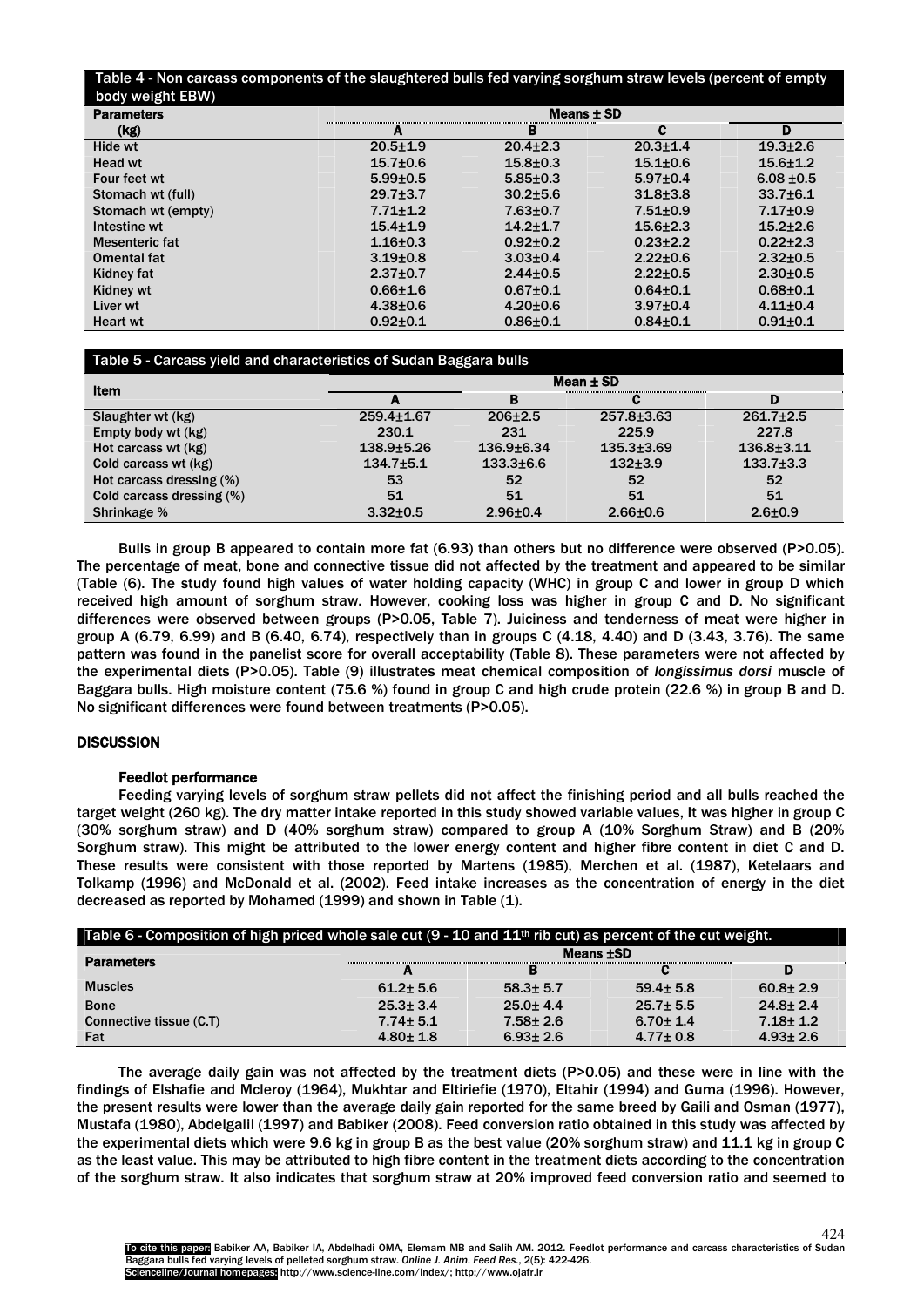be the optimum level when added to molasses based concentrate diet. These findings were within the range (7.29– 11.3 kg) reported by Morre (1991) for Sudan Baggara cattle.

Table 7- Meat quality attribute of *Longissimus dorsi* muscle of Sudan Baggara bulls fed varying levels of sorghum straw pellets

| <b>Parameters</b>   |                | Means $\pm$ SD |                |                |
|---------------------|----------------|----------------|----------------|----------------|
|                     |                |                |                |                |
| Color               |                |                |                |                |
|                     | $33.2 \pm 2.3$ | $34.0 \pm 1.3$ | $34.2 \pm 1.5$ | $34.1 \pm 1.7$ |
| A                   | $19.4 \pm 1.7$ | $18.8 \pm 1.6$ | $18.3 \pm 2.6$ | $18.5 \pm 2.5$ |
| B                   | $8.28 \pm 0.9$ | $7.86 \pm 0.8$ | $8.00 \pm 0.3$ | $8.09 \pm 1.5$ |
| <b>WHC</b>          | $2.07 \pm 0.5$ | $1.90 \pm 0.4$ | $2.10 \pm 0.2$ | $1.47 \pm 0.3$ |
| <b>Cooking loss</b> | $34.7 \pm 0.5$ | $34.9 \pm 0.5$ | $36.7 \pm 0.7$ | $37.0 \pm 1.9$ |

Table 8 - Subjective evaluation of *Longissimus dorsi* muscle Sudan Baggara bulls fed varying levels of sorghum straw pellets

| <b>Parameters</b>                                                                                                                                | <b>Means ±SD</b> |                |                |                |
|--------------------------------------------------------------------------------------------------------------------------------------------------|------------------|----------------|----------------|----------------|
|                                                                                                                                                  |                  | в              | r              | D              |
| Colour                                                                                                                                           | $5.34 \pm 0.4$   | $6.25 \pm 0.6$ | $5.44 \pm 0.5$ | $5.04 \pm 0.4$ |
| <b>Flavour</b>                                                                                                                                   | $4.43 \pm 1.1$   | $4.72 \pm 0.4$ | $5.36 \pm 0.3$ | $5.01 \pm 0.5$ |
| <b>Juiciness</b>                                                                                                                                 | $6.79 \pm 0.3$   | $6.40 \pm 0.7$ | $4.18 \pm 0.5$ | $3.43 \pm 0.4$ |
| <b>Tenderness</b>                                                                                                                                | $6.99 \pm 0.2$   | $6.74 \pm 0.4$ | $4.40 \pm 0.4$ | $3.76 \pm 0.0$ |
| Overall acceptability                                                                                                                            | $6.50 \pm 0.2$   | $7.00 \pm 0.5$ | $4.00 \pm 0.4$ | $3.50 \pm 0.4$ |
| Sample evaluation for color (1 = extremely dark brown, 7 = brown), juiciness (1 = dry, 7 = very juicy), flavor intensity (1=bland, 6 = extremely |                  |                |                |                |
| intense), tenderness (1 = tough, 7 = tender) and over all acceptability (1 = unacceptable 7 = acceptable).                                       |                  |                |                |                |

Table 9- Chemical composition of *Longissimus dorsi* muscle of Sudan Baggara bulls fed varying levels of sorghum straw pellets (percent of fresh muscle weight)

| <b>Parameters</b>    | <u>the condition of the contract of the contract of the condition of the condition of the condition of the condition of the condition of the condition of the condition of the condition of the condition of the condition of th</u><br>Means <b>±SD</b> |                |                |                |
|----------------------|----------------------------------------------------------------------------------------------------------------------------------------------------------------------------------------------------------------------------------------------------------|----------------|----------------|----------------|
| (%)                  |                                                                                                                                                                                                                                                          | в              |                |                |
| <b>Moisture</b>      | $74.9 \pm 0.7$                                                                                                                                                                                                                                           | $75.3 \pm 1.0$ | $75.6 \pm 0.3$ | $75.2 \pm 0.8$ |
| <b>Crude Protein</b> | $22.1 \pm 1.7$                                                                                                                                                                                                                                           | $22.6 \pm 1.1$ | $21.9 \pm 1.1$ | $22.6 \pm 1.4$ |
| Intramuscular fat    | $2.07 + 1.1$                                                                                                                                                                                                                                             | $2.43 \pm 1.1$ | $1.59 + 0.5$   | $2.18 + 0.9$   |
| Ash                  | $1.57 + 2.1$                                                                                                                                                                                                                                             | $0.88 \pm 0.3$ | $1.00 \pm 0.4$ | $0.90 \pm 0.2$ |

Results related to carcass yield were not influenced by the treated diets, however, bulls in group A and B showed slight increase in the empty bodyweight over group C and D. This may be partially attributed to the high gut fill of group C (30% sorghum straw) and D (40% sorghum straw). This goes in line with Stobo (1964) who found an association between the fibre content of the diet and rumen fill. No differences in the dressing percentage of Sudan Baggara bulls reported in this study, this may be due to the similar slaughter weight (260 kg). These findings goes in accord with Preston and Wills (1974) who reported that dressing percentage increased with the increase of live weight. In addition, the percentage of shrinkage of slaughtered bulls was affected by slaughter weight rather than the treatment. These finding is consistent with the results of Eltahir (2007) who reported that subcutaneous fat reduces the moisture evaporation when bulls slaughtered at heavier weights.

Results of meat quality attributes in this study indicated that, bulls fed high energy and protein levels showed improved water holding capacity (WHC) and lower cooking loss. This was in agreement with the conclusion obtained by Ahmed (2003) for the same breed. Panelists preferred meat obtained from bulls fed 10 and 20% sorghum straw pellets than that of 30 and 40% sorghum straw. This might be attributed to the higher juiciness and tenderness of the meat of the former bulls.

It could be concluded that pelleting of sorghum straw could improve the nutritive value and palatability for the animal. Furthermore, sorghum straw could be added to the diet to a level of 40% without negative effect, but good results could be obtained at level 20% sorghum straw.

## ACKNOWLEDGE

The authors would like to thank the Animal Production Research Centre (APRC)-Fattening Unit (Kuku), Sudan for providing the experimental animals, feeds and their support through the course of the experiment.

## REFERENCES

- Abdalgalil FS (1997). Blood meal versus groundnut cakes in diets for fattening Western Baggara cattle. M.Sc. Thesis, University of Juba, Sudan.
- Abdlrahman KM and Ahmed BM (1981). The use of treated poor quality roughages in growing animals ration. VI. Conference of Egypt Society of Animal Production, Sept. 11-18.
- Ahmed BA (2003). The effect of different levels of energy and protein on growth and carcass composition of Western Baggara bulls. Ph.D. Thesis, University of Khartoum, Sudan.